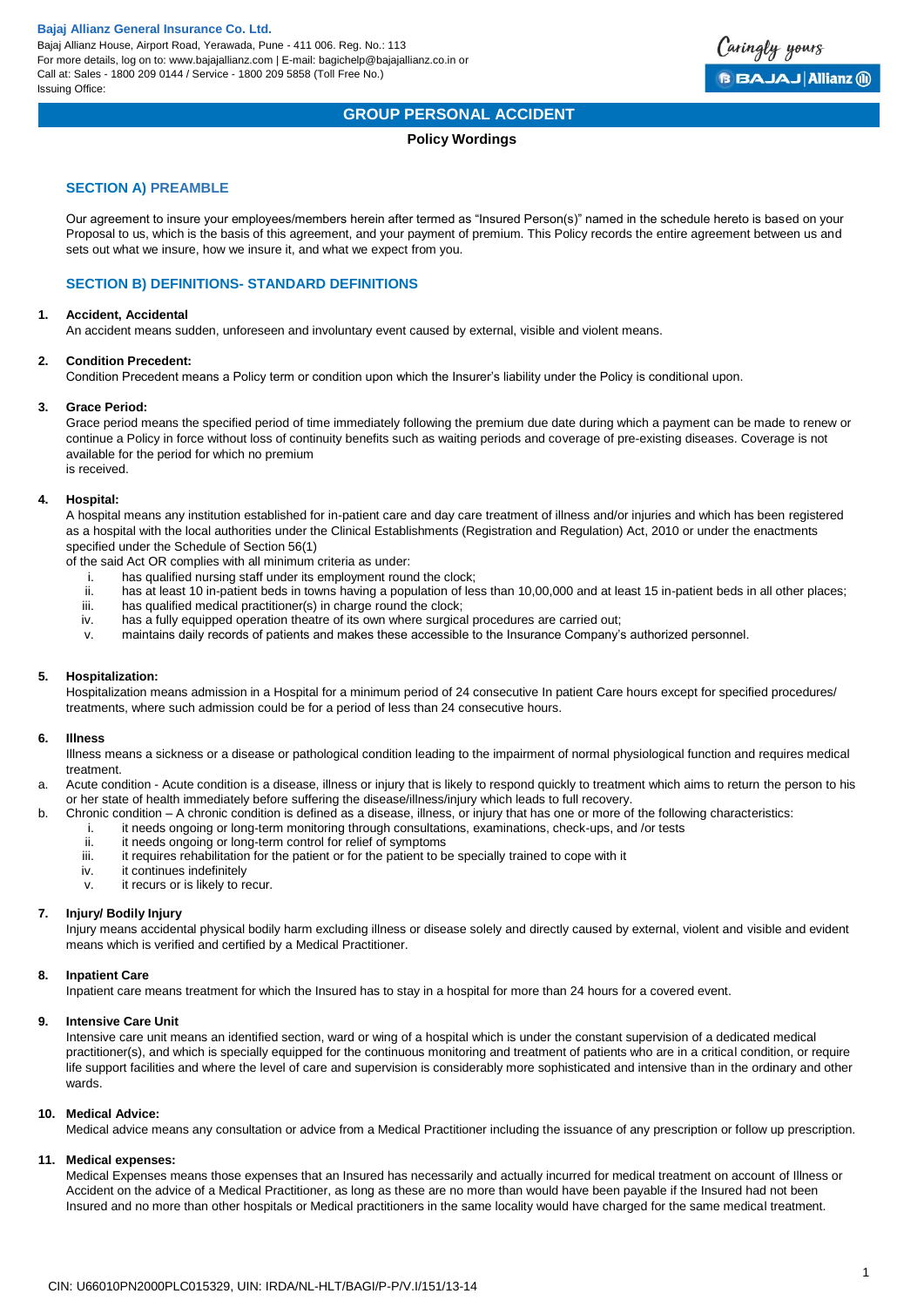Bajaj Allianz House, Airport Road, Yerawada, Pune - 411 006. Reg. No.: 113 For more details, log on to: www.bajajallianz.com | E-mail: bagichelp@bajajallianz.co.in or Call at: Sales - 1800 209 0144 / Service - 1800 209 5858 (Toll Free No.) Issuing Office:



# **GROUP PERSONAL ACCIDENT**

# **12. Medical Practitioner/ Physician:**

Medical Practitioner means a person who holds a valid registration from the Medical Council of any State or Medical Council of India or Council for Indian Medicine or for Homeopathy or Ayurvedic and or such other authorities set up by the Government of India or a State Government and is thereby entitled to practice medicine within its jurisdiction; and is acting within its scope and jurisdiction of license.

#### **13. Medically Necessary Treatment:**

Medically necessary treatment means any treatment, tests, medication, or stay in hospital or part of a stay in hospital which

- i. is required for the medical management of the illness or injury suffered by the Insured;
- ii. must not exceed the level of care necessary to provide safe, adequate and appropriate medical care in scope, duration, or intensity;
- iii. must have been prescribed by a medical practitioner,
- iv. must conform to the professional standards widely accepted in international medical practice or by the medical community in India.

#### **14. Notification of Claim:**

Notification of claim means the process of intimating a claim to the insurer or TPA through any of the recognized modes of communication.

#### **15. OPD treatment:**

OPD treatment means one in which the Insured visits a clinic / hospital or associated facility like a consultation room for diagnosis and treatment based on the advice of a Medical Practitioner. The Insured is not admitted as a day care or in-patient.

#### **16. Portability:**

Portability means the right accorded to an individual health insurance policyholder (including all members under family cover) to transfer the credit gained for pre-existing conditions and time-bound exclusions from one insurer to another.

#### **17. Qualified Nurse:**

Qualified nurse means a person who holds a valid registration from the Nursing Council of India or the Nursing Council of any state in India.

#### **18. Room rent**

Room Rent means the amount charged by a Hospital towards Room and Boarding expenses and shall include the associated medical expenses.

## **19. Reasonable and Customary charges**

Reasonable and Customary charges means the charges for services or supplies, which are the standard charges for the specific provider and consistent with the prevailing charges in the geographical area for identical or similar services, taking into account the nature of the illness / injury involved.

## **20. Renewal**

Renewal means the terms on which the contract of insurance can be renewed on mutual consent with a provision of grace period for treating the renewal continuous for the purpose of gaining credit for pre-existing diseases, time-bound exclusions and for all waiting periods.

# **SECTION B) DEFINITIONS- SPECIFIC DEFINITIONS**

- **1. Daily Allowance means** the amount and period specified in the Schedule.
- **2. Limit of indemnity;** Limit of Indemnity represents Our maximum liability to make payment for each and every claim per person and collectively for all persons mentioned in the Schedule during the policy period and means the amount stated in the Schedule against each Cover and subject to the limits specified in Section C
- **3. Named insured/ insured:** Insured means the persons, or his Family members, named in the Schedule.
- **4. Nominee**; Nominee is the person selected by the policyholder to receive the benefit in case of death of the insured thus giving a valid discharge to the insurer on settlement of claim under an insurance policy.
- **5. Occupation –** Your occupation as shown in the schedule.
- **6. Policy Period**  The period between and including the start and end dates shown in the schedule.
- **7. Proposal** The proposal form and other information and documentation supplied to us in considering whether and on what terms to offer this insurance.

## **8. Permanent Total Disability**

Disability Certificate from Civil Surgeon of Government Hospital stating the continuous and permanent:

- loss of the sight of both eyes
- physical separation of or the loss of ability to use both hands or both feet
- physical separation of or the loss of ability to use one hand and one foot
- loss of sight of one eye and the physical separation of or the loss of ability to use either one hand or one foot

## **9. Permanent Partial Disability**

Disability Certificate from Civil Surgeon of Government Hospital stating the total and continuous loss or impairment of a body part or sensory organ, with the percentage of disability

10. **Policy** – This Policy Document, the Schedule and Proposal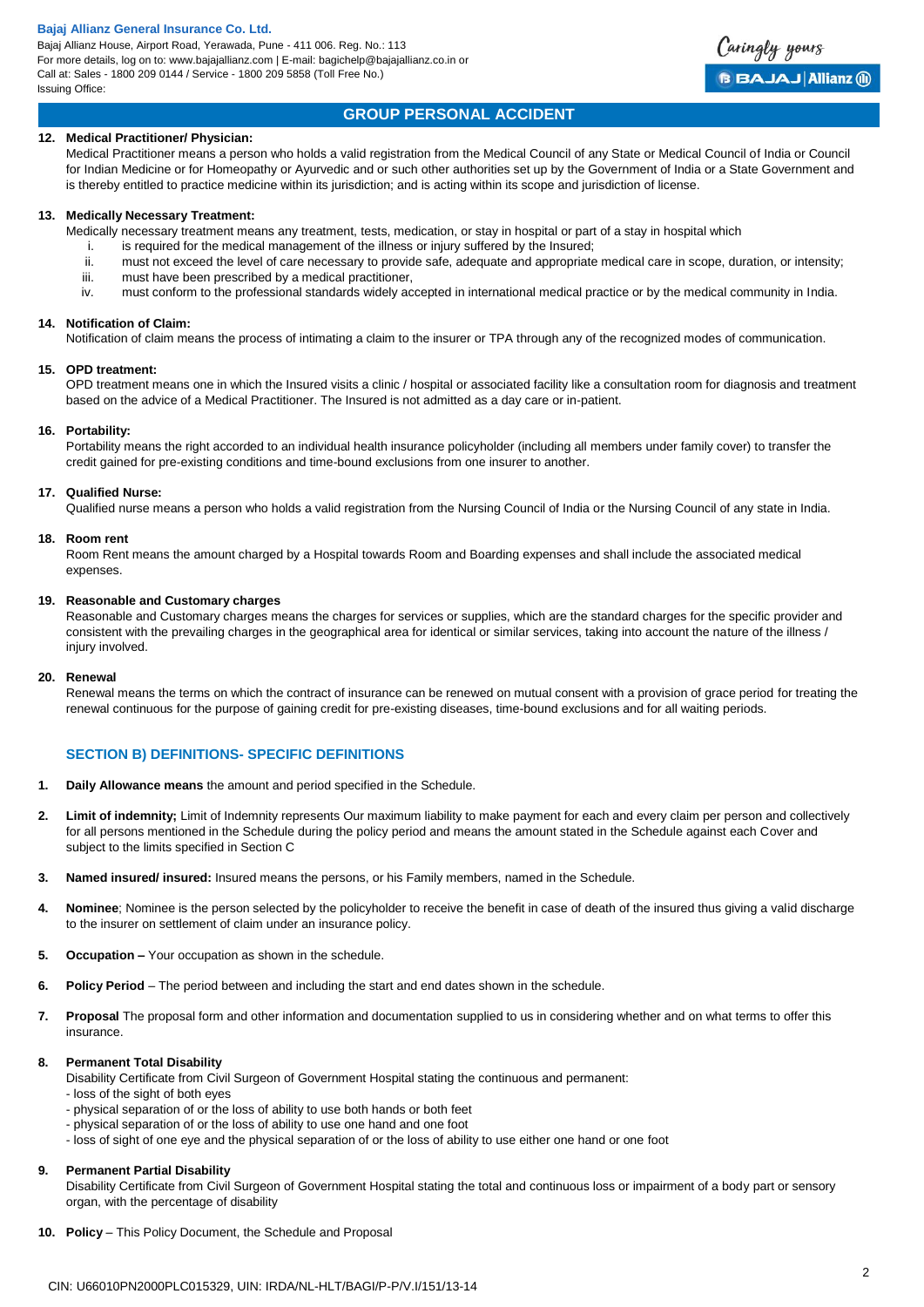For more details, log on to: www.bajajallianz.com | E-mail: bagichelp@bajajallianz.co.in or Call at: Sales - 1800 209 0144 / Service - 1800 209 5858 (Toll Free No.) Issuing Office:

# **GROUP PERSONAL ACCIDENT**

- **11. Schedule**  The Schedule and any Annexure or Endorsement to it which sets out your personal details, the type of insurance cover in force and the sum assured.
- **12. You, Your Family member(s), Your Yourself**: The person or persons we insure as set out in the Schedule.
- **13. We, Our, Ours, Us**  The Bajaj Allianz General Insurance Company Limited**.**

# **SECTION C) COVERAGE**

#### **What we will pay for**

Our liability to make payment for one or more of the events described at 1) to 4) below is limited to the Total Sum Assured of the Insured Person(s) for whom the claim has been preferred, except as we have agreed at 2)

You agree that we shall deduct from any amount we have to pay under 1) to 4) any amount we have already paid under any of 1) to 4), so that our total payments do not exceed the Total Sum Assured of the Insured Person(s) for whom the claim has been preferred. However, if we become liable to make payment under 1) or 2), then this insurance will cease as far as the Insured Person(s) for whom the claim has been preferred.

**1. Death (Available if the schedule shows you opted for it)**

We will pay the Nominee 100% of the sum assured shown under the schedule headings Basic, Wider and Comprehensive if during the Policy Period the Insured Person (s) meets with Accidental Bodily Injury that causes death within 12 months. **2. Permanent Total Disability (Available if the schedule shows you opted for it)**

We will pay the Insured (employer) /Insured Person 125% of the sum assured shown under the Schedule headings Wider and Comprehensive if the Insured Person(s) meets with Accidental Bodily Injury during the Policy Period that causes Permanent Total Disability within 12 months.

#### **3. Permanent Partial Disability (Available if the schedule shows you opted for it)**

If the Insured Person(s) meets with Accidental Bodily Injury during the Policy Period that causes Permanent Partial Disability within 12 months, we will pay the percentage shown in the table below applied to the sum assured shown under the Schedule headings Wider and Comprehensive of the Insured Person(s).

| An arm at the shoulder joint   | 70% |
|--------------------------------|-----|
| An arm above the elbow joint   | 65% |
| An arm beneath the elbow joint | 60% |
| A hand at the wrist            | 55% |
| A thumb                        | 20% |
| An index finger                | 10% |
| Any other finger               | 5%  |
| A leg above mid-thigh          | 70% |
| A leg up to mid-thigh          | 60% |
| A leg up to beneath the knee   | 50% |
| A leg up to mid-calf           | 45% |
| A foot at the ankle            | 40% |
| A large toe                    | 5%  |
| Any other toe                  | 2%  |
| An eye                         | 50% |
| Hearing of one ear             | 30% |
| Hearing of both ears           | 75% |
| Sense of smell                 | 10% |
| Sense of taste                 | 5%  |

- a. If the Permanent Partial Disability is not listed in the table, then we will pay a proportion of the sum assured shown under the schedule headings Wider and Comprehensive. You agree that the amount payable by us will be decided by our medical advisors according to the degree to which the normal functional physical capacity of the Insured Person(s) has been impaired permanently
- b. If the Insured Person(s) was already suffering from Permanent Partial Disability before the date the Insured Person(s) met with Accidental Bodily Injury, then the amount we pay will be reduced by that extent. You agree that the reduction will be decided by our medical advisors according to the degree of Permanent Partial Disability from which the Insured Person(s) was already suffering.

#### **4. Temporary Total Disability (Available if the schedule shows you opted for it)**

If the Insured Person(s) suffers Accidental Bodily Injury during the Policy Period which completely prevents the Insured Person(s) from engaging in his/ her occupation, then we will make a weekly payment of the lower of 1% of the sum assured shown under the schedule heading Comprehensive (of the Insured Person(s) and Rs 5,000/- per week)

a. We will make the first payment when you satisfy us that Accidental Bodily Injury has completely prevented the Insured Person(s) from engaging in his/her occupation.

b. We will stop making payments when we are satisfied that the Insured Person(s) can engage in his/her occupation again, or when we have made payments for a maximum period of 100 weeks from the date the Insured Person(s) met with the Accidental Bodily Injury, whichever is earlier.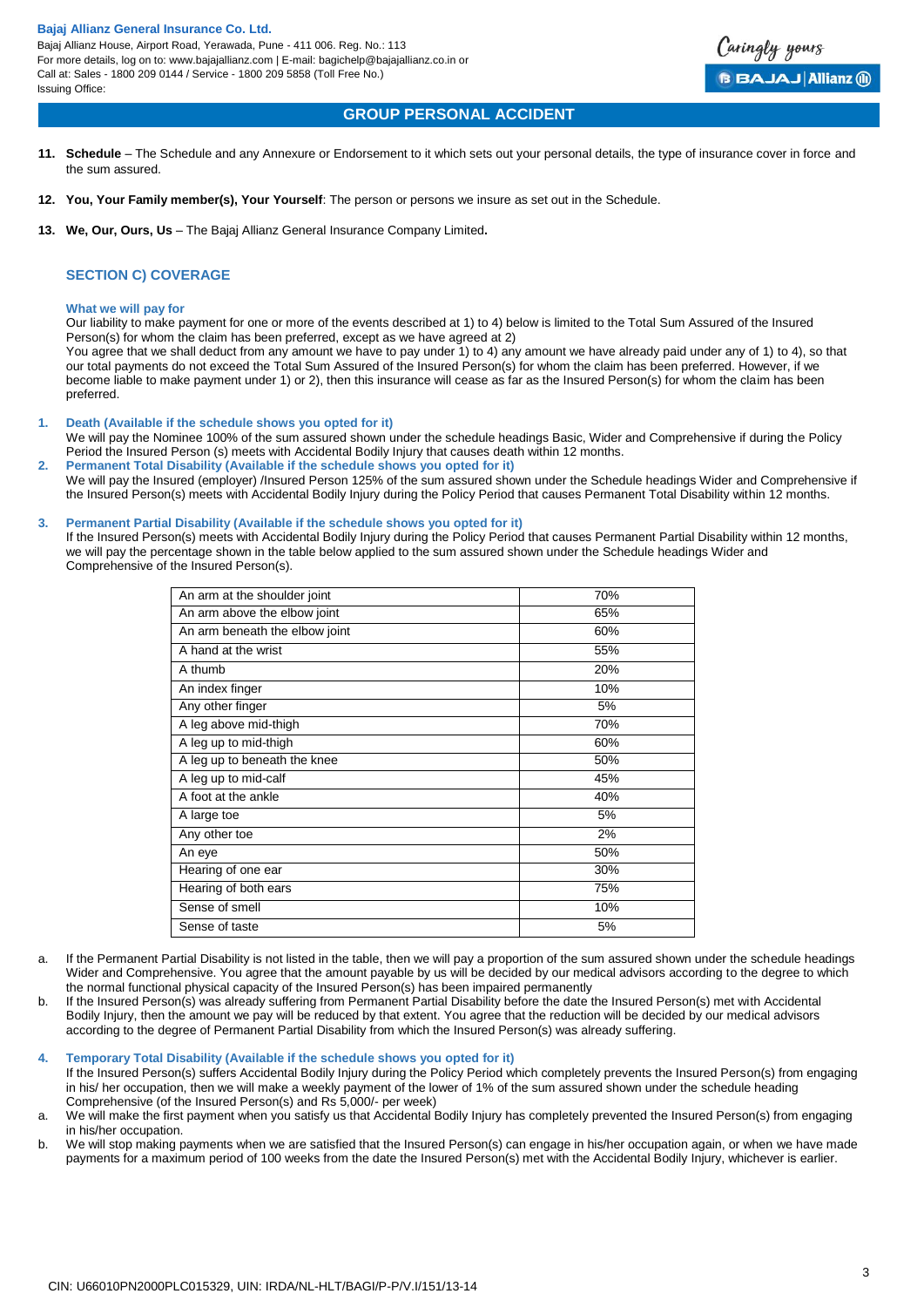Bajaj Allianz House, Airport Road, Yerawada, Pune - 411 006. Reg. No.: 113 For more details, log on to: www.bajajallianz.com | E-mail: bagichelp@bajajallianz.co.in or Call at: Sales - 1800 209 0144 / Service - 1800 209 5858 (Toll Free No.) Issuing Office:



# **GROUP PERSONAL ACCIDENT**

## **5. Additional Insurance**

- a. **Transportation (Available if the schedule shows you opted for it)** If we have accepted a claim under 1) for death of the Insured Person(s). then we will pay towards the actual cost of transportation of the remains of the Insured Person(s) from the place of death to a hospital, Insured's home, cremation ground ,burial ground. The amount we will pay will be limited to the lower of Rs 5000/- and 2% of the sum assured shown under the schedule headings Basic, Wider and Comprehensive for the Insured Person(s).
- **b. Children's Education Benefit (Available if the schedule shows you opted for it)** If we have accepted a claim under either 1) or 2), then we will make a one time payment of Rs 5000/- each towards the cost of education of upto 2 of the dependent children of the Insured Person(s) who were under the age of 19 at the date the Insured Person(s) met with Accidental Bodily Injury.
- **c. Hospital Confinement Allowance (Available if the schedule shows you opted for it)** If we accepted a claim under 1) to 4), then we will pay Rs 1000/- for each complete calendar day that the Insured Person(s) had to be hospitalised for medical reasons because of the Accidental Bodily Injury he/she met with. However the amount we pay will be limited to Rs 30,000/- during the policy period even if there is more than one claim for the Insured Person(s)
- **d. Medical Expenses Reimbursement (Available if the schedule shows you opted for it)** If we have accepted a claim under 1) to 4), then we will reimburse the costs of necessary medical treatment the Insured Person(s) had to obtain from a Doctor because of the Accidental Bodily Injury the Insured Person(s) met with. However our payment will be limited to 40% of the value of the claim we accepted under 1) to 4) or 5, 00,000/- , whichever is lower.

# **SECTION D) EXCLUSIONS UNDER THE POLICY - STANDARD EXCLUSIONS**

#### **What we will not pay for**

- **We will not pay for any event that arises because of, is caused by, or can in anyway be linked to any of the following.** 1. Maternity (Excl 18)
- a. Medical Treatment Expenses traceable to childbirth (including complicated deliveries and caesarean sections incurred during hospitalization) except ectopic pregnancy.
- b. Expenses towards miscarriage (unless due to an accident) and lawful medical termination of pregnancy during the policy period.

# **SECTION D) EXCLUSIONS UNDER THE POLICY - SPECIFIC EXCLUSIONS**

## **What we will not pay for**

- **We will not pay for any event that arises because of, is caused by, or can in anyway be linked to any of the following.**
- **1.** Accidental Bodily Injury that the Insured Person(s) meet with:
- a. Through suicide, attempted suicide or self-inflicted injury or illness.
- b. While under the influence of liquor or drugs
- c. Arising or resulting from the insured person (s) committing any breach of law with criminal intent
- d. Whilst engaging in aviation or ballooning, whilst mounting into, dismounting from or traveling in any duly licenses standard type of aircraft other than as a passenger (fare paying or otherwise) in any duly licensed standard type of aircraft anywhere in the world.
- e. Whilst participating as the driver, co-driver or passenger of a motor vehicle during motor racing or trail runs.
- f. As a result of any curative treatments or interventions that the Insured Person(s) carry out or have carried out on his/her body.
- g. Arising out of the participation of the Insured Person(s) in any naval, military or air force operations whether in the form of military exercises or
- war games or actual engagement with the enemy, whether foreign or domestic. **2.** The Insured Person(s) 'consequential losses of any kind or their actual or alleged legal liability.
- **3.** Venereal or Sexually transmitted diseases
- **4.** HIV (Human Immunodeficiency Virus) and/or any HIV related illness including. AIDS (Acquired Immune Deficiency Syndrome) and/or mutant derivatives or variations thereof however caused.
- **5.** War (whether declared or not), civil war, invasion, act of foreign enemies, rebellion, revolution, insurrection, mutiny, military or usurped power, seizure, capture, arrest, restraint or detainment, confiscation or nationalisation or requisition of or damage by or under the order of any government or public local authority.
- **6.** Nuclear energy, radiation.

# **SECTION E) CONDITIONS - STANDARD GENERAL TERMS AND CLAUSES**

## **1. Disclosure of information**

The policy shall be void and all premium paid thereon shall be forfeited to the Company in the event of misrepresentation, mis description or non-disclosure of any material fact by the policyholder.

(Explanation: "Material facts" for the purpose of this policy shall mean all relevant information sought by the company in the proposal form and other connected documents to enable it to take informed decision in the context of underwriting the risk)

## **2. Condition Precedent to Admission of Liability**

The terms and conditions of the policy must be fulfilled by the Insured Person for the Company to make any payment for claim(s) arising under the policy

#### **3. Claim Settlement. (provision for Penal interest)**

- i. The Company shall settle or reject a claim, as the case may be, within 30 days from the date of receipt of last necessary document.
- ii. ln the case of delay in the payment of a claim, the Company shall be liable to pay interest to the policyholder from the date of receipt of last necessary document to the date of payment of claim at a rate 2% above the bank rate.
- iii. However, where the circumstances of a claim warrant an investigation in the opinion of the Company, it shall initiate and complete such investigation at the earliest, in any case not later than 30 days from the date of receipt of last necessary document- ln such cases, the Company shall settle or reject the claim within 45 days from the date of receipt of last necessary document.
- iv. ln case of delay beyond stipulated 45 days, the Company shall be liable to pay interest to the policyholder at a rate 2% above the bank rate from the date of receipt of last necessary document to the date of payment of claim.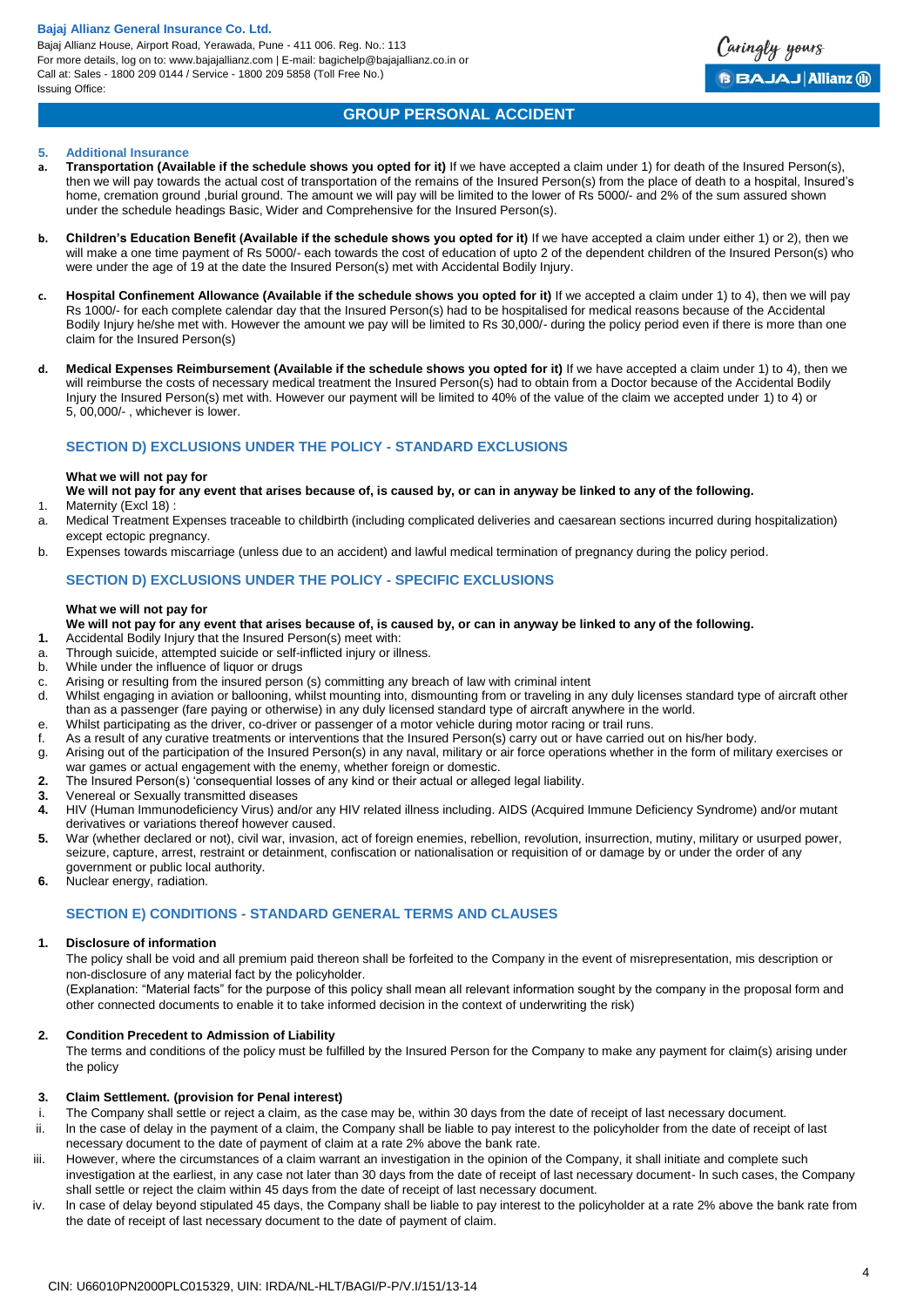Bajaj Allianz House, Airport Road, Yerawada, Pune - 411 006. Reg. No.: 113 For more details, log on to: www.bajajallianz.com | E-mail: bagichelp@bajajallianz.co.in or Call at: Sales - 1800 209 0144 / Service - 1800 209 5858 (Toll Free No.) Issuing Office:



# **GROUP PERSONAL ACCIDENT**

(Explanation: "Bank rate" shall mean the rate fixed by the Reserve Bank of India (RBI) at the beginning of the financial year in which claim has fallen due)

#### **4. Renewal of Policy**

- The policy shall ordinarily be renewable except on grounds of fraud, misrepresentation by the insured person.
- i. The Company shall endeavor to give notice for renewal. However, the Company is not under obligation to give any notice for renewal.
- ii. Renewal shall not be denied on the ground that the insured person had made a claim or claims in the preceding policy years.
- iii. Request for renewal along with requisite premium shall be received by the Company before the end of the policy period.
- iv. At the end of the policy period, the policy shall terminate and can be renewed within the Grace Period of 30 days to maintain continuity of benefits without break in policy. Coverage is not available during the grace period.
- v. No loading shall apply on renewals based on individual claims experience

# **5. Possibility of Revision of Terms of the Policy lncluding the Premium Rates:**

The Company, with prior approval of lRDAl, may revise or modify the terms of the policy including the premium rates. The insured person shall be notified three months before the changes are effected.

#### **6. Withdrawal of Policy**

- i. ln the likelihood of this product being withdrawn in future, the Company will intimate the insured person about the same 90 days prior to expiry of the policy.
- ii. lnsured Person will have the option to migrate to similar health insurance product available with the Company at the time of renewal with all the accrued continuity benefits such as cumulative bonus, waiver of waiting period. as per IRDAI guidelines, provided the policy has been maintained without a break.

# **7. Free Look Period**

The Free Look Period shall be applicable on new individual health insurance policies and not on renewals or at the time of porting/migrating the policy.

The insured person shall be allowed free look period of fifteen days from date of receipt of the policy document to review the terms and conditions of the policy, and to return the same if not acceptable.

- lf the insured has not made any claim during the Free Look Period, the insured shall be entitled to
- i. a refund of the premium paid less any expenses incurred by the Company on medical examination of the insured person and the stamp duty charges or
- ii. where the risk has already commenced and the option of return of the policy is exercised by the insured person, a deduction towards the proportionate risk premium for period of cover or
- iii. where only a part of the insurance coverage has commenced, such proportionate premium commensurate with the insurance coverage during such period

## **8. Cancellation**

- i. We can cancel this Policy by sending you 15 days written notice, and if we exercise this right then the premium will be refunded pro-rata.
- ii. You can cancel this policy by giving us 15 days' notice and if you exercise this right then the premium will be refunded after retaining premium according to our short rate scales as mentioned below.

| <b>Period on Risk</b> | % of Annual Premium Refunded |
|-----------------------|------------------------------|
| 1 month               | 75%                          |
| 3 months              | 50%                          |
| 6 months              | 25%                          |
| 12 months             | Nil                          |

However, if any claim is made then no refund will be given when you cancel

- a) No person other than those persons named as the Insured Person(s) or those categories of the Insured specified in the Schedule shall be covered under this Policy unless and until his/her name or the category has been notified in writing to the Company, any additional premium due has been paid and the Company's agreement to extend cover has been indicated by it issuing an endorsement confirming the addition of such person or category of persons as an Insured.
- b) Cover under this Policy shall be withdrawn from any Insured Person(s) named or any category of persons Insured immediately upon the Named Insured delivering written notice of the same to the Company.
- c) Adjustment of Premium in case of Un-named Policies (Category of Persons Insured) You acknowledge that the premium payable hereon has been determined by reference your estimate of the number of persons within a category of Insured Person(s) as stated in the Schedule. You agree that during the Policy Period you shall maintain a proper and contemporaneous record of the actual number of persons within such category, which record shall be available for inspection by the Company at any reasonable time.
- d) Within one month from the expiry of this Policy, the Insured shall provide the Company with a written record of the actual amount of actual number of persons within such category during the Policy Period and any information or supporting documentation in respect thereof that the Company may request. If the actual number of persons within such category ascertained after the expiry of this Policy.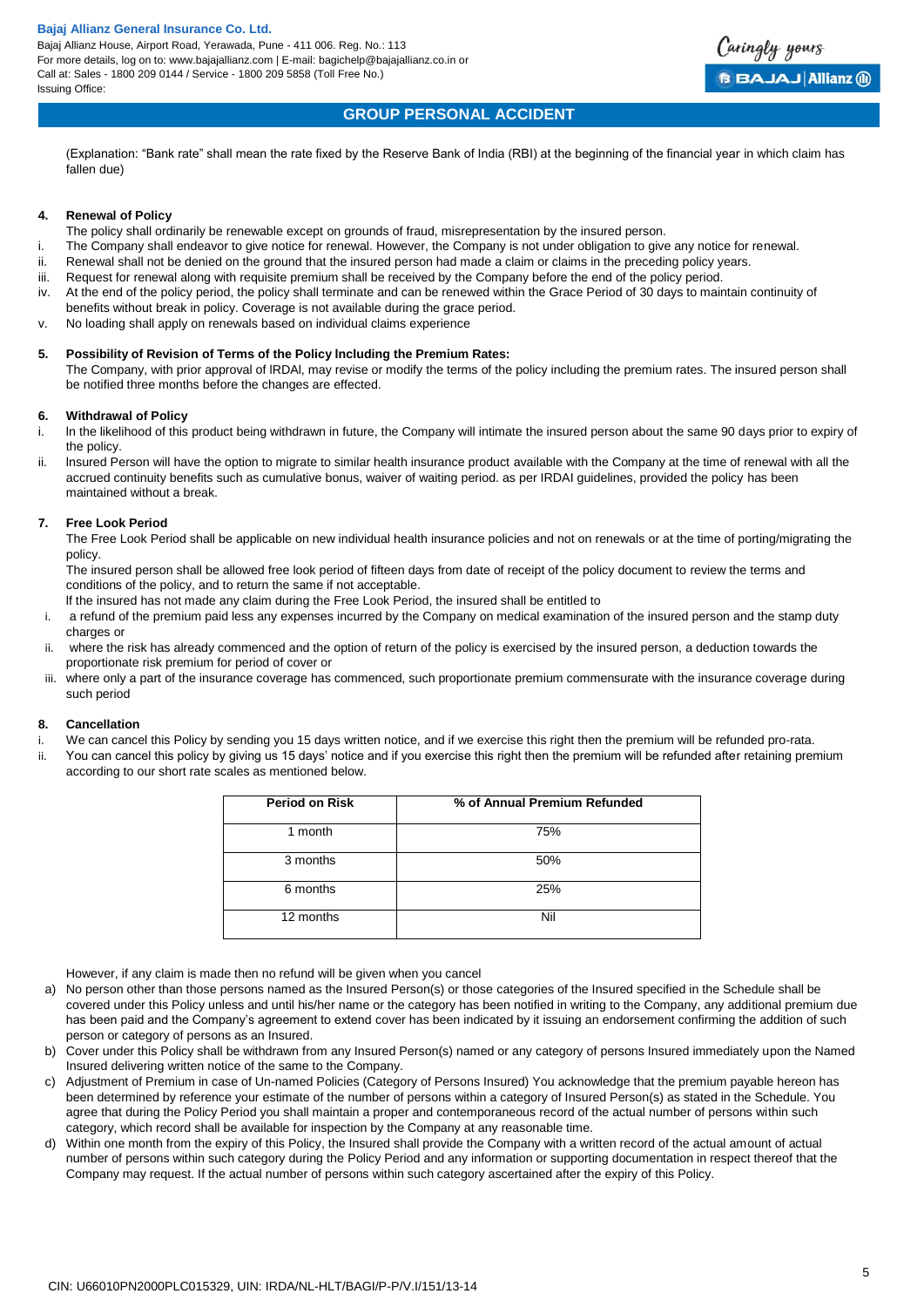Bajaj Allianz House, Airport Road, Yerawada, Pune - 411 006. Reg. No.: 113 For more details, log on to: www.bajajallianz.com | E-mail: bagichelp@bajajallianz.co.in or Call at: Sales - 1800 209 0144 / Service - 1800 209 5858 (Toll Free No.) Issuing Office:



# **GROUP PERSONAL ACCIDENT**

#### **9. Fraud**

- i. If any claim made by the Insured beneficiary, is in any respect fraudulent, or if any false statement, or declaration is made or used in support thereof, or if any fraudulent means or devices are used by the Insured beneficiary or anyone acting on his/her behalf to obtain any benefit under this policy, all benefits under this policy and the premium paid shall be forfeited.
- ii. Any amount already paid against claims made under this policy but which are found fraudulent later shall be repaid by all
	- recipient(s)/policyholder(s), who has made that particular claim, who shall be jointly and severally liable for such repayment to the insurer.
- iii. For the purpose of this clause, the expression "fraud" means any of the following acts committed by the Insured beneficiary or by his agent or the hospital/ doctor/any other party acting on behalf of the Insured beneficiary, with intent to deceive the insurer or to induce the insurer to issue an insurance policy:
- a) the suggestion, as a fact of that which is not true and which the Insured beneficiary does not believe to be true;<br>b) the active concealment of a fact by the Insured beneficiary having knowledge or belief of the fact:
- the active concealment of a fact by the Insured beneficiary having knowledge or belief of the fact;
- c) any other act fitted to deceive; and
- d) any such actor omission as the law specially declares to be fraudulent

The Company shall not repudiate the claim and / or forfeit the policy benefits on the ground of Fraud, if the Insured beneficiary / beneficiary can prove that the misstatement was true to the best of his knowledge and there was no deliberate intention to suppress the fact or that such misstatement of or suppression of material fact are within the knowledge of the insurer

#### **10. Multiple Policies**

- i. ln case of multiple policies taken by an insured person during a period from one or more insurers to indemnify treatment costs, the insured person shall have the right to require a settlement of his/her claim in terms of any of his/her policies. ln all such cases the insurer chosen by the insured person shall be obliged to settle the claim as long as the claim is within the limits of and according to the terms of the chosen policy.
- ii. lnsured person having multiple policies shall also have the right to prefer claims under this policy for the amounts disallowed under any other policy / policies even if the sum insured is not exhausted. Then the insurer shall independently settle the claim subject to the terms and conditions of this policy.
- iii. lf the amount to be claimed exceeds the sum insured under a single policy, the insured person shall have the right to choose insurer from whom he/ she wants to claim the balance amount.
- iv. Where an insured person has policies from more than one insurer to cover the same risk on indemnity basis, the insured person shall only be indemnified the treatment costs in accordance with the terms and conditions of the chosen policy.

## **11. Moratorium Period:**

After completion of eight continuous years under this policy no look back would be applied. This period of eight years is called as moratorium period.

The moratorium would be applicable for the sums insured of the first policy and subsequently completion of eight continuous years would be applicable from date of enhancement of sums insured only on the enhanced limits. After the expiry of Moratorium Period no claim under this policy shall be contestable except for proven fraud and permanent exclusions specified in the policy contract. The policies would however be subject to all limits, sub limits, co-payments, deductibles as per the policy contract

## **12. Migration**

The Insured beneficiary will have the option to migrate the policy to other health insurance products/plans offered by the company by applying for migration of the policy atleast 30 days before the policy renewal date as per IRDAI guidelines on Migration. If such person is presently covered and has been continuously covered without any lapses under any health insurance product/plan offered by the company, the Insured beneficiary will get the accrued continuity benefits in waiting periods as per IRDAI guidelines on migration.

For Detailed Guidelines on migration, kindly refer the link [https://www.irdai.gov.in/ADMINCMS/cms/Circulars\\_List.aspx?mid=3.2.3](https://www.irdai.gov.in/ADMINCMS/cms/Circulars_List.aspx?mid=3.2.3)

## **13. Portability**

The Insured beneficiary will have the option to port the policy to other insurers by applying to such insurer to port the entire policy along with all the members of the family, if any, at least 45 days before, but not earlier than 60 days from the policy renewal date as per IRDAI guidelines related to portability. If such person is presently covered and has been continuously covered without any lapses under any health insurance policy with an Indian General/Health insurer, the proposed

Insured beneficiary will get the accrued continuity benefits in waiting periods as per IRDAI guidelines on portability.

For Detailed Guidelines on portability, kindly refer the link [https://www.irdai.gov.in/ADMINCMS/cms/Circulars\\_List.aspx?mid=3.2.3](https://www.irdai.gov.in/ADMINCMS/cms/Circulars_List.aspx?mid=3.2.3)

## **14. Complete Discharge**

Any payment to the policyholder, insured person or his/ her nominees or his/ her legal representative or assignee or to the Hospital, as the case may be, for any benefit under the policy shall be a valid discharge towards payment of claim by the Company to the extent of that amount for the particular claim

## **15. Nomination**

The policyholder is required at the inception of the policy to make a nomination for the purpose of payment of claims under the policy in the event of death of the policyholder. Any change of nomination shall be communicated to the company in writing and such change shall be effective only when an endorsement on the policy is made. ln the event of death of the policyholder, the Company will pay the nominee {as named in the Policy Schedule/Policy Certificate/Endorsement (if any) and in case there is no subsisting nominee, to the legal heirs or legal representatives of the policyholder whose discharge shall be treated as full and final discharge of its liability under the policy.

## **16. Redressal of Grievance**

The company has always been known as a forward-looking customer centric organization. It takes immense pride in its approach of "Caringly Yours". To provide you with top-notch service on all fronts, the company has provided with multiple platforms via which you can always reach out to us at below mentioned touch points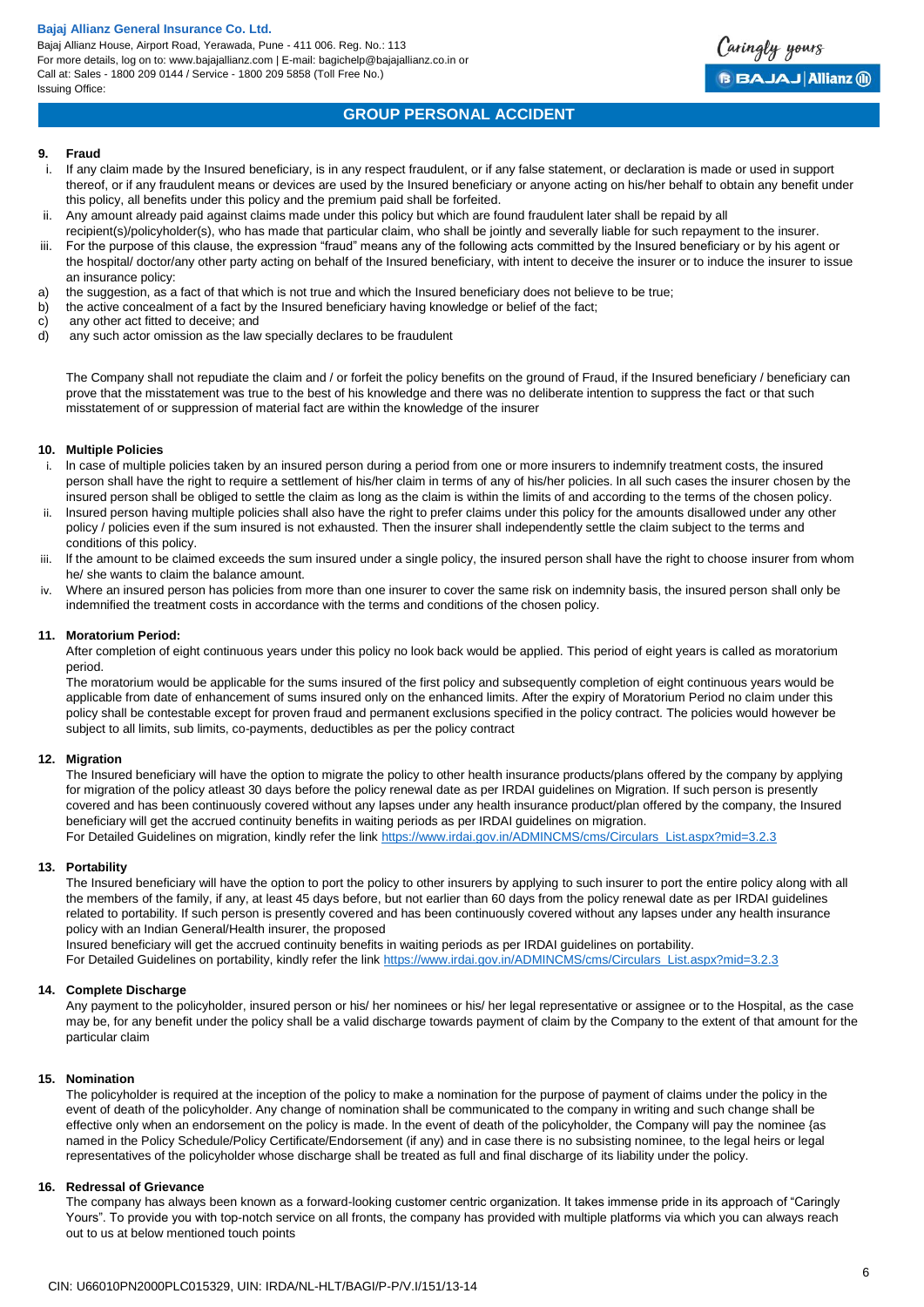Bajaj Allianz House, Airport Road, Yerawada, Pune - 411 006. Reg. No.: 113 For more details, log on to: www.bajajallianz.com | E-mail: bagichelp@bajajallianz.co.in or Call at: Sales - 1800 209 0144 / Service - 1800 209 5858 (Toll Free No.) Issuing Office:



Caringly yours

**BBAJAJ Allianz @** 

# **GROUP PERSONAL ACCIDENT**

- 1. Our toll-free number 1-800-209- 5858 or 020-30305858, say Say "Hi" on WhatsApp on +91 7507245858 2. Branches for resolution of your grievances / complaints, the Branch details can be found on our website
- [www.bajajallianz.com/branch-locator.html](http://www.bajajallianz.com/branch-locator.html)
- 3. Register your grievances / complaints on our website [www.bajajallianz.com/about-us/customer-service.html](http://www.bajajallianz.com/about-us/customer-service.html)
- 4. E-mail
- a) Level 1: Write to [bagichelp@bajajallianz.co.in](mailto:bagichelp@bajajallianz.co.in) and for senior citizens to [seniorcitizen@bajajallianz.co.in](mailto:seniorcitizen@bajajallianz.co.in)
- b) Level 2: In case you are not satisfied with the response given to you at Level 1 you may write to our Grievance Redressal Officer at [ggro@bajajallianz.co.in](mailto:ggro@bajajallianz.co.in)
- c) Level 3: If in case, your grievance is still not resolved, and you wish to talk to our care specialist, please give a missed call on +91 80809 45060 OR SMS To 575758 and our care specialist will call you back
- 5. If you are still not satisfied with the decision of the Insurance Company, you may approach the Insurance Ombudsman, established by the Central Government for redressal of grievance. Detailed process along with list of Ombudsman offices are available at [www.cioins.co.in/ombudsman.html](http://www.cioins.co.in/ombudsman.html)

The contact details of the Ombudsman offices are mentioned in **Annexure II**

# **SECTION E) CONDITIONS - SPECIFIC TERMS AND CLAUSES**

## **17. Paying a claim**

- i. You agree that We need only make payment when You or someone claiming on Your behalf has provided Us with necessary documentation and information. We will make payment to You or Your Nominee. If there is no Nominee and You are incapacitated or deceased, We will pay Your heir, executor or validly appointed legal representative and any payment We make in this way will be a complete and final discharge of Our liability to make payment.
- ii. On receipt of all the documents and on being satisfied with regard to the admissibility of the claim as per policy terms and conditions, we shall offer within a period of 30 days a settlement of the claim to you. Upon acceptance of an offer of settlement by you, the payment of the amount due shall be made within 7 days from the date of acceptance of the offer by you. In the cases of delay in the payment, we shall be liable to pay interest at a rate which is 2% above the bank rate prevalent at the beginning of the financial year in which the claim is reviewed by it.
- iii. However, where the circumstances of a claim warrant an investigation, the Company will initiate and complete such investigation at the earliest, in any case not later than 30 days from the date of receipt of last necessary document. In such cases, the Company will settle the claim within 45 days from the date of receipt of last necessary document. In case of delay beyond stipulated 45 days, the Company will be liable to pay interest at a rate which is 2% above the bank rate from the date of receipt of last necessary document to the date of payment of claim
- iv. If we, for any reasons decide to reject the claim under the policy, the reasons regarding the rejection shall be communicated to you in writing within 30 days of the receipt of complete set of documents. You may take recourse to the Grievance Redressal procedure.

#### **18. Territorial Limits**

- We cover Accidental Bodily Injury sustained during the Policy Period anywhere in the world (subject to the travel and other restrictions that the Indian Government may impose), but we will only make payment within India and in Indian Rupees.
- ii. For Medical Expenses Section & Hospital Confinement Allowance, we will make Payment for expenses incurred in India & in Indian rupees.

## **19. Applicable Law**

Indian law governs this Policy and the relationship between us. The section headings we have used are for ease of reference rather than for any interpretative purpose.

#### **20. Arbitration**

If any dispute or difference shall arise as to the quantum to be paid under the policy (liability being otherwise admitted) such difference shall independently of all other questions be referred to decision of a sole arbitrator in writing by the parties or if they cannot agree upon a single arbitrator within 30 days of any party invoking arbitration, the same shall be referred to a panel of the arbitrators comprising of two arbitrators, one appointed by each of the parties to the dispute/difference and the third arbitrator to be appointed by such two arbitrators and arbitration shall be conducted under and in accordance with the provisions of the Arbitration and Conciliation Act, 1996. The law of the arbitration will be Indian law, and the seat of the arbitration and venue for all hearings shall be within India

- i. It is clearly agreed and understood that no difference or dispute shall be referable to arbitration as herein before provided, if the Company has disputed or not accepted liability under or in respect of this policy.
- ii. It is hereby expressly stipulated and declared that it shall be a condition precedent to any right of action or suit upon this policy that award by such arbitrator/arbitrators of the amount of the loss or damage shall be first obtained
- iii. If these arbitration provisions are held to be invalid, then all such disputes or differences shall be referred to the exclusive jurisdiction of the Indian Courts.

#### **21. Renewal**

Under normal circumstances, lifetime renewal benefit is available under the policy except on the grounds of fraud, misrepresentation or moral hazard.

- a. In case of our own renewal a grace period of 30 days is permissible and the Policy will be considered as continuous. Any medical expenses incurred as a result of Accident contracted during the break period will not be admissible under the policy.
- b. For age 66 years and above, renewal Sum insured would be restricted to lower of Rs10 lacs (under Basic and or Wider) or expiring policy sum insured under Basic and / or Wider sections.
- c. However renewals can be considered with higher sum insured subject to Submission of requisite documentation to ascertain commensuration of income.
- d. Premium payable on renewal and on subsequent continuation of cover are subject to change with prior approval from IRDA.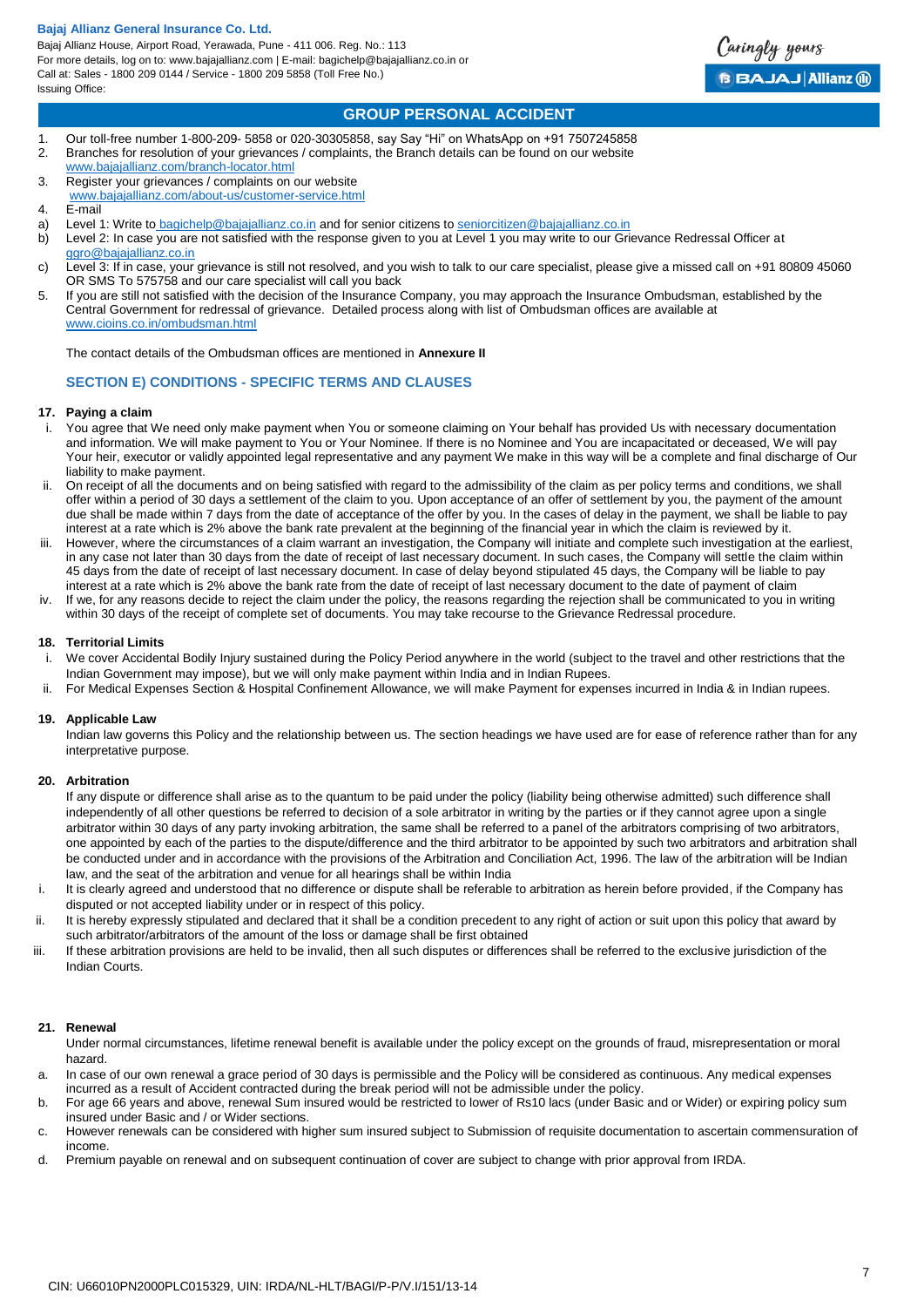Bajaj Allianz House, Airport Road, Yerawada, Pune - 411 006. Reg. No.: 113 For more details, log on to: www.bajajallianz.com | E-mail: bagichelp@bajajallianz.co.in or Call at: Sales - 1800 209 0144 / Service - 1800 209 5858 (Toll Free No.) Issuing Office:

# **GROUP PERSONAL ACCIDENT**

## **22. Insured**

Only those persons named as the insured in the Schedule shall be covered under this Policy. Cover under this Policy shall be withdrawn from any insured member upon such insured member giving 14 days written notice to be received by us.

#### **23. Communications**

Any communication meant for Us must be in writing and be delivered to Our address shown in the Schedule. Any communication meant for You will be sent by Us to Your address shown in the Schedule.

#### **24. Endorsements**

This Policy constitutes the complete contract of insurance. This Policy cannot be changed by anyone (including an insurance agent or broker) except us. Any change that we make will be evidenced by a written endorsement signed and stamped by

#### **25. Policy changes**

No change can be made to this Policy unless we have approved it, and confirmed our approval by endorsing the schedule. No one is authorized to make or confirm any change on our behalf.

# **26. Change of Occupation**

**a)** If you change occupation then you must tell us in writing within 30 days of the change. If you do not do this, then this insurance will cease as far as you are concerned from the date that you changed your occupation. If you meet with Accidental Bodily Injury before you have told us of a change in occupation and your new occupation would have attracted a higher premium, then the payment we make will be limited to the amount of insurance that the premium you have actually paid would have brought for your new occupation.

# **SECTION E) CONDITIONS - OTHER TERMS AND CONDITIONS**

#### **27. Making a Claim**

- If you meet with any Accidental Bodily Injury that may result in a claim, then as a condition precedent to our liability:
- a. You or someone claiming on behalf must inform us in writing immediately and in any event within 30 days.
- b. You must immediately consult a Doctor and follow the advice and treatment that he recommends.
- c. You must take reasonable steps to lessen the consequence of Bodily injury.
- d. You must have yourself examined by our medical advisors if we ask for this.
- e. You or someone claiming on behalf must promptly give us documentation and other information we ask for to investigate the claim or our obligation to make payment for it.
- f. In case of your death, someone claiming on your behalf must inform us in writing immediately and send us a copy of the post mortem (if performed) report within 30 days.

**\*Note:** Waiver of conditions (a) and (f) may be considered in extreme cases of hardship where it is proved to our satisfaction that under the circumstances in which you were placed, it was not possible for you or any other person to give notice or file claim within the prescribed time limit.

# **Claim documents to be submitted for Personal Accident**

#### **a) Death Cover**

- Duly Completed Personal Accident Claim Form signed by Nominee.
- Copy of address proof (Ration card or electricity bill copy).
- Attested copy of Death Certificate.
- Burial Certificate (wherever applicable).
- Attested copy of Statement of Witness, if any lodged with police authorities.
- Attested copy of FIR / Panchanama/ Inquest Panchanama.
- Attested copy of Post Mortem Report (only if conducted).
- Attested copy of Viscera report if any (Only if Post Mortem is conducted).
- Claim form with NEFT details

# **b) Permanent Partial /Total Disablement cover:**

- Duly Completed Personal Accident Claim Form signed by insured.
- Attested copy of disability certificate from Civil Surgeon of Government
- Hospital stating percentage of disability
- Attested copy of FIR.
- All X-Ray / Investigation reports and films supporting to disablement.
- Claim form with NEFT details

# **c) Temporary Total Disablement:**

- Duly Completed Personal Accident Claim Form signed by insured.
- Medical fitness certificate from treating doctor mentioning the type of disability and period of rest with date of fitness.
- Leave certificate from the employer for disablement period
- Attested copy of FIR
- All X-Ray reports and films
- All medical bills (for medical expenses claim).

# **d) Children's education bonus**

- Bonafide certificate from school / college or certificate from the
- educational institution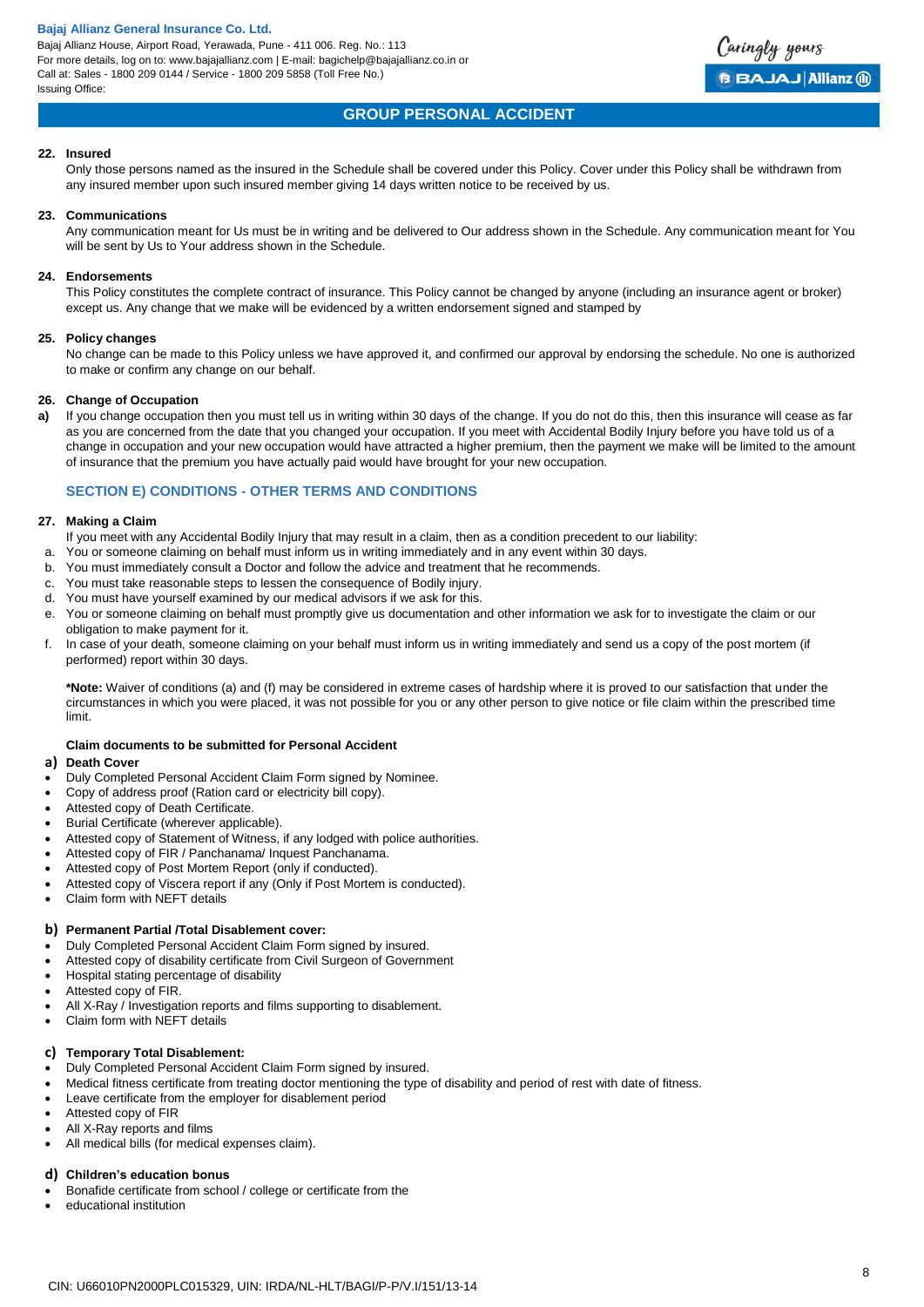Bajaj Allianz House, Airport Road, Yerawada, Pune - 411 006. Reg. No.: 113 For more details, log on to: www.bajajallianz.com | E-mail: bagichelp@bajajallianz.co.in or Call at: Sales - 1800 209 0144 / Service - 1800 209 5858 (Toll Free No.) Issuing Office:



# **GROUP PERSONAL ACCIDENT**

#### **e) Hospital confinement Allowance**

- Duly Completed Claim Form duly signed by the insured with NEFT details
- Copy of Discharge Summary / Discharge Certificate.
- Copy of Final Hospital Bill

#### **f) Claim documents to be submitted for hospitalisation claim**

- First Consultation letter from the Doctor
- Duly completed claim form and NEFT Form signed by the Claimant
- Original Hospital Discharge Card
- Original Hospital Bill giving detailed break up of all expense heads mentioned in the bill. Clear break ups have to be mentioned for OT Charges, Doctor's Consultation and Visit Charges, OT Consumables, Transfusions, Room Rent, etc.
- Original Money Receipt, duly signed with a Revenue Stamp
- All original Laboratory and Diagnostic Test Reports. E.g. X-Ray, E.C.G, USG, MRI Scan, Haemogram etc.
- Other documents as may be required by Bajaj Allianz to process the claim

## \***Note: Aaadhar card & PAN card Copies (Not mandatory if the same is linked with the policy while issuance or in previous claim).**

#### **List I: List of Non-Medical Items**

| SL<br>No       | Item                                                                      |                                                                                                                                    |
|----------------|---------------------------------------------------------------------------|------------------------------------------------------------------------------------------------------------------------------------|
| 1              | <b>BABY FOOD</b>                                                          | Not Payable                                                                                                                        |
| $\overline{2}$ | <b>BABY UTILITIES CHARGES</b>                                             | Not Payable                                                                                                                        |
| 3              | <b>BEAUTY SERVICES</b>                                                    | Not Payable                                                                                                                        |
| 4              | <b>BELTS/BRACES</b>                                                       | Not Payable                                                                                                                        |
| 5              | <b>BUDS</b>                                                               | Not Payable                                                                                                                        |
| 6              | <b>COLD PACK/HOT PACK</b>                                                 | Not Payable                                                                                                                        |
| 7              | <b>CARRY BAGS</b>                                                         | Not Payable                                                                                                                        |
| 8              | <b>EMAIL / INTERNET CHARGES</b>                                           | Not Payable                                                                                                                        |
| 9              | FOOD CHARGES (OTHER THAN PATIENT'S DIET PROVIDED<br><b>BY HOSPITAL)</b>   | Not Payable                                                                                                                        |
| 10             | <b>LEGGINGS</b>                                                           | Essential in bariatric and varicose vein surgery and should be<br>considered for these conditions where surgery itself is payable. |
| 11             | <b>LAUNDRY CHARGES</b>                                                    | Not Payable                                                                                                                        |
| 12             | <b>MINERAL WATER</b>                                                      | Not Payable                                                                                                                        |
| 13             | <b>SANITARY PAD</b>                                                       | Not Payable                                                                                                                        |
| 14             | <b>TELEPHONE CHARGES</b>                                                  | Not Payable                                                                                                                        |
| 15             | <b>GUEST SERVICES</b>                                                     | Not Payable                                                                                                                        |
| 16             | <b>CREPE BANDAGE</b>                                                      | Not Payable                                                                                                                        |
| 17             | DIAPER OF ANY TYPE                                                        | Not Payable                                                                                                                        |
| 18             | <b>EYELET COLLAR</b>                                                      | Not Payable                                                                                                                        |
| 19             | <b>SLINGS</b>                                                             | Not Payable                                                                                                                        |
| 20             | BLOOD GROUPING AND CROSS MATCHING OF DONORS<br><b>SAMPLES</b>             | Not Payable                                                                                                                        |
| 21             | SERVICE CHARGES WHERE NURSING CHARGES ALSO<br><b>CHARGED</b>              | Not Payable                                                                                                                        |
| 22             | <b>Television Charges</b>                                                 | Not Payable                                                                                                                        |
| 23             | <b>SURCHA RGES</b>                                                        | Not Payable                                                                                                                        |
| 24             | ATTENDANT CHARGES                                                         | Not Payable                                                                                                                        |
| 25             | EXTRA DIET OF PATIENT (OTHER THAN THAT WHICH<br>FORMS PART OF BED CHARGE) | Not Payable                                                                                                                        |
| 26             | <b>BIRTH CERTIFICATE</b>                                                  | Not Payable                                                                                                                        |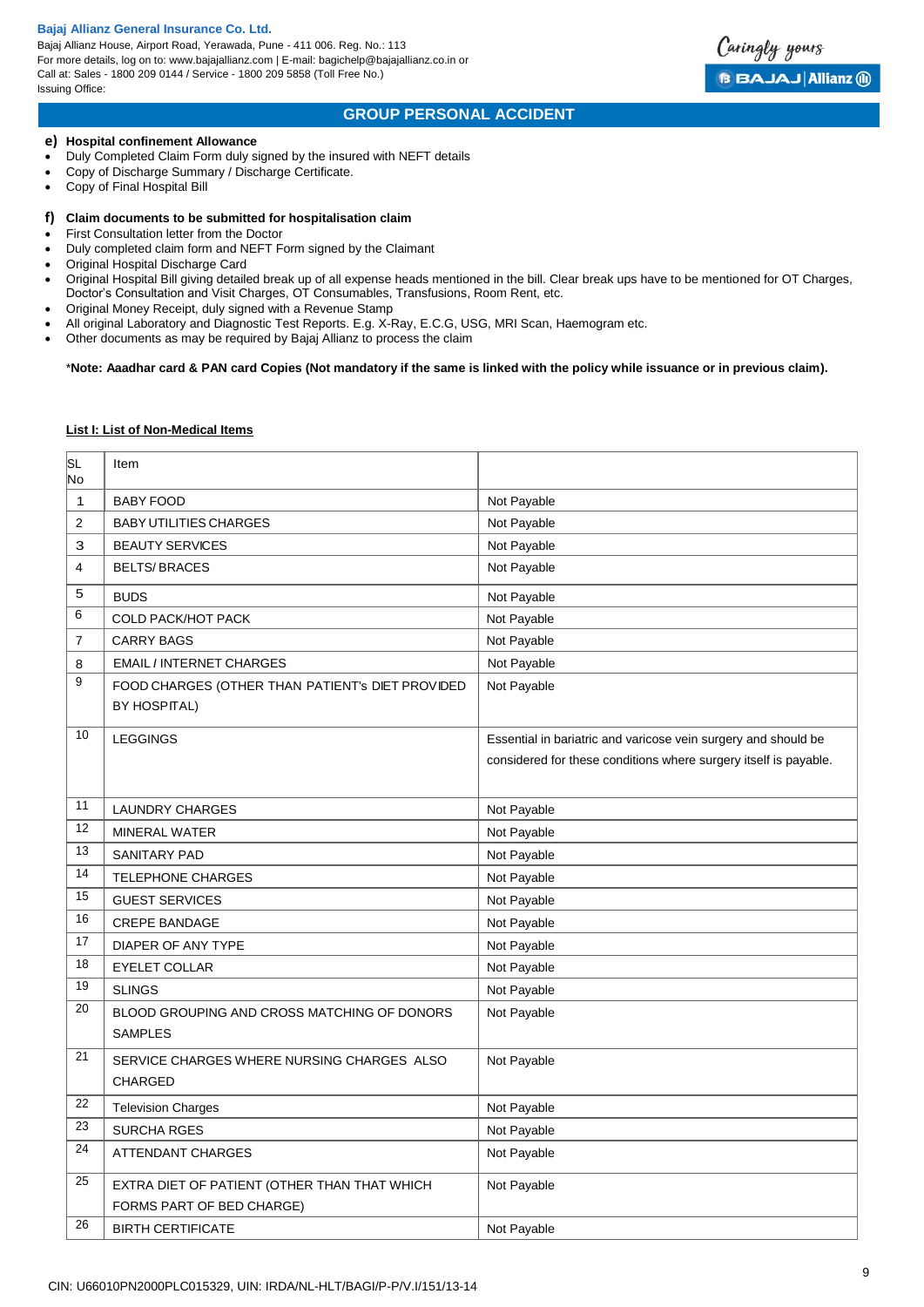Bajaj Allianz House, Airport Road, Yerawada, Pune - 411 006. Reg. No.: 113 For more details, log on to: www.bajajallianz.com | E-mail: bagichelp@bajajallianz.co.in or Call at: Sales - 1800 209 0144 / Service - 1800 209 5858 (Toll Free No.) Issuing Office:



# **GROUP PERSONAL ACCIDENT**

| 27 | <b>CERTIFICATE CHARGES</b>                               | Not Payable                |
|----|----------------------------------------------------------|----------------------------|
| 28 | <b>COURIER CHARGES</b>                                   | Not Payable                |
| 29 | <b>CONVEYANCE CHARGES</b>                                | Not Payable                |
| 30 | MEDICAL CERTIFICATE                                      | Not Payable                |
| 31 | <b>MEDICAL RECORDS</b>                                   | Not Payable                |
| 32 | PHOTOCOPIES CHARGES                                      | Not Payable                |
| 33 | <b>MORTUARY CHARGES</b>                                  | Not Payable                |
| 34 | <b>WALKING AIDS CHARGES</b>                              | Not Payable                |
| 35 | OXYGEN CYLINDER (FOR USAGE OUTSIDE THE HOSPITAL)         | Not Payable                |
|    |                                                          |                            |
| 36 | <b>SPACER</b>                                            |                            |
| 37 | <b>SPIROMETRE</b>                                        | Not Payable<br>Not Payable |
| 38 | NEBULIZER KIT                                            | Not Payable                |
| 39 | <b>STEAM INHALER</b>                                     | Not Payable                |
| 40 | ARMSLING                                                 | Not Payable                |
| 41 | <b>THERMOMETER</b>                                       | Not Payable                |
| 42 | CERVICAL COLLAR                                          | Not Payable                |
| 43 | <b>SPLINT</b>                                            | Not Payable                |
| 44 | <b>DIABETIC FOOT WEAR</b>                                | Not Payable                |
| 45 | KNEE BRACES (LONG/ SHORT/ HINGED)                        | Not Payable                |
| 46 | KNEE IMMOBILIZER/S HOULDER IMMOBILIZER                   | Not Payable                |
| 47 | LUMBOSACRAL BELT                                         | Not Payable                |
| 48 | NIMBUS BED OR WATER OR AIR BED CHARGES                   | Not Payable                |
| 49 | AMBULANCE COLLAR                                         | Not Payable                |
| 50 | AMBULANCE EQUIPMENT                                      | Not Payable                |
| 51 | ABDOMINAL BINDER                                         | Not Payable                |
| 52 | PRIVATE NURSES CHARGES - SPECIAL NURSING                 | Not Payable                |
| 53 | <b>SUGAR FREE Tablets</b>                                | Not Payable                |
| 54 | CREAMS POWDERS LOTIONS (Toiletries are not payable, only | Not Payable                |
|    | prescribed medical pharmaceuticals payable)              |                            |
|    |                                                          |                            |
| 55 | <b>ECG ELECTRODES</b>                                    | Not Payable                |
| 56 | <b>GLOVES</b>                                            | Not Payable                |
| 57 | NEBULISATION KIT                                         | Not Payable                |
| 58 | ANY KIT WITH NO DETAILS MENTIONED [DELIVERY KIT,         | Not Payable                |
|    | ORTHOKIT, RECOVERY KIT, ETC]                             |                            |
| 59 | KIDNEY TRAY                                              | Not Payable                |
| 60 | <b>MASK</b>                                              | Not Payable                |
| 61 | <b>OUNCE GLASS</b>                                       | Not Payable                |
| 62 | <b>OXYGEN MASK</b>                                       | Not Payable                |
| 63 | PELVIC TRACTION BELT                                     | Not Payable                |
| 64 | PAN CAN                                                  | Not Payable                |
| 65 | TROLLY COVER                                             | Not Payable                |
| 66 | UROMETER, URINE JUG                                      | Not Payable                |
| 68 | VASOFIX SAFETY                                           | Not Payable                |
|    |                                                          |                            |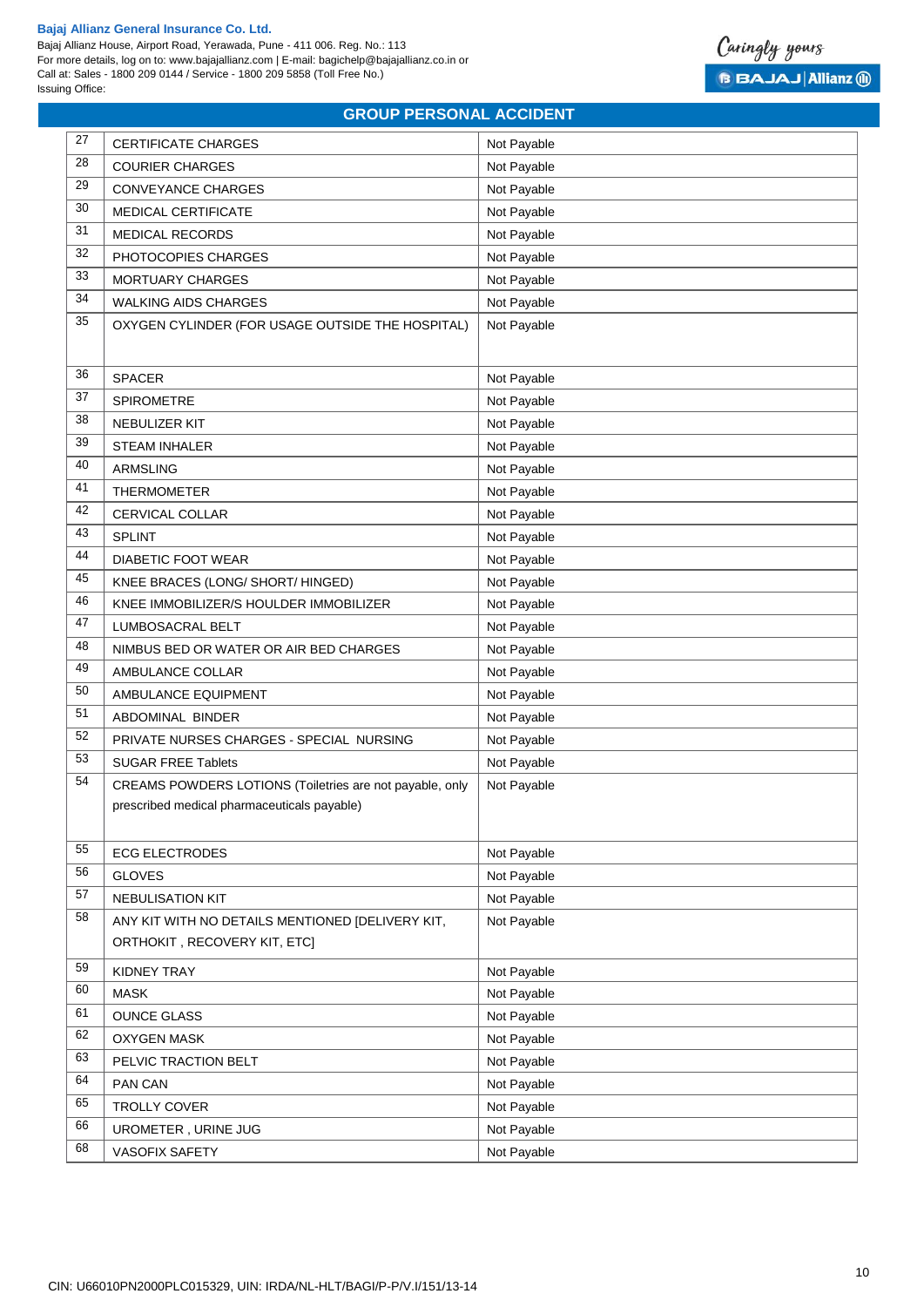Bajaj Allianz House, Airport Road, Yerawada, Pune - 411 006. Reg. No.: 113 For more details, log on to: www.bajajallianz.com | E-mail: bagichelp@bajajallianz.co.in or Call at: Sales - 1800 209 0144 / Service - 1800 209 5858 (Toll Free No.) Issuing Office:



# **GROUP PERSONAL ACCIDENT**

# **List ll - ltems that are to be subsumed into Room Charges**

| S. No.          | Item                                                |  |
|-----------------|-----------------------------------------------------|--|
| 1               | BABY CHARGES (UNLESS SPECIFIED /INDICATED)          |  |
| 2               | <b>HAND WASH</b>                                    |  |
| 3               | SHOE COVER                                          |  |
| 4               | <b>CAPS</b>                                         |  |
| 5               | <b>CARDLE CHARGES</b>                               |  |
| 6               | COMB                                                |  |
| 7               | EAU-DE-COLOGNE/ROOM FRESHNERS                       |  |
| 8               | <b>FOOT COVER</b>                                   |  |
| 9               | <b>GOWN</b>                                         |  |
| 10              | <b>SLIPPERS</b>                                     |  |
| 11              | <b>TISSUE PAPPER</b>                                |  |
| 12              | <b>TOOTH PASTE</b>                                  |  |
| 13              | <b>TOOTH BRUSH</b>                                  |  |
| 14              | <b>BED PAN</b>                                      |  |
| 15              | <b>FACE MASK</b>                                    |  |
| 16              | <b>FLEXI MASK</b>                                   |  |
| 17              | <b>HAND HOLDER</b>                                  |  |
| 18              | <b>SPUTUM CUP</b>                                   |  |
| 19              | <b>DISINEFCTANT LOTIONS</b>                         |  |
| 20              | <b>LUXURY TAX</b>                                   |  |
| 21              | <b>HVAC</b>                                         |  |
| 22              | <b>HOUSE KEEPING CHARGES</b>                        |  |
| 23              | AIR CONDITIONER CHARGES                             |  |
| 24              | IM IV INJECTION CHARGES                             |  |
| 25              | <b>CLEAN SHEET</b>                                  |  |
| 26              | <b>BLANKET/WARMER BLANKET</b>                       |  |
| 27              | <b>ADMISSION KIT</b>                                |  |
| 28              | <b>DIABETIC CHART CHARGES</b>                       |  |
| 29              | DOCUMENTATION CHARGES/ADMINISTRATIVE EXPENSES       |  |
| 30              | <b>DISCHARGE PROCEDURE CHARGES</b>                  |  |
| 31              | <b>DAILY CHART CHARGES</b>                          |  |
| 32              | <b>ENTRANCE PASS / VISITORS PASS CHARGES</b>        |  |
| 33              | EXPENSES RELATED TO PRESCRIPTION ON DISCHARGE       |  |
| $\overline{34}$ | FILE OPENING CHARGES                                |  |
| 35              | INCTDENTAL EXPENSES / MtSC. CHARGES (NOT EXPLATNED) |  |
| 36              | PATIENT IDENTIFICATION BAND / NAME TAG              |  |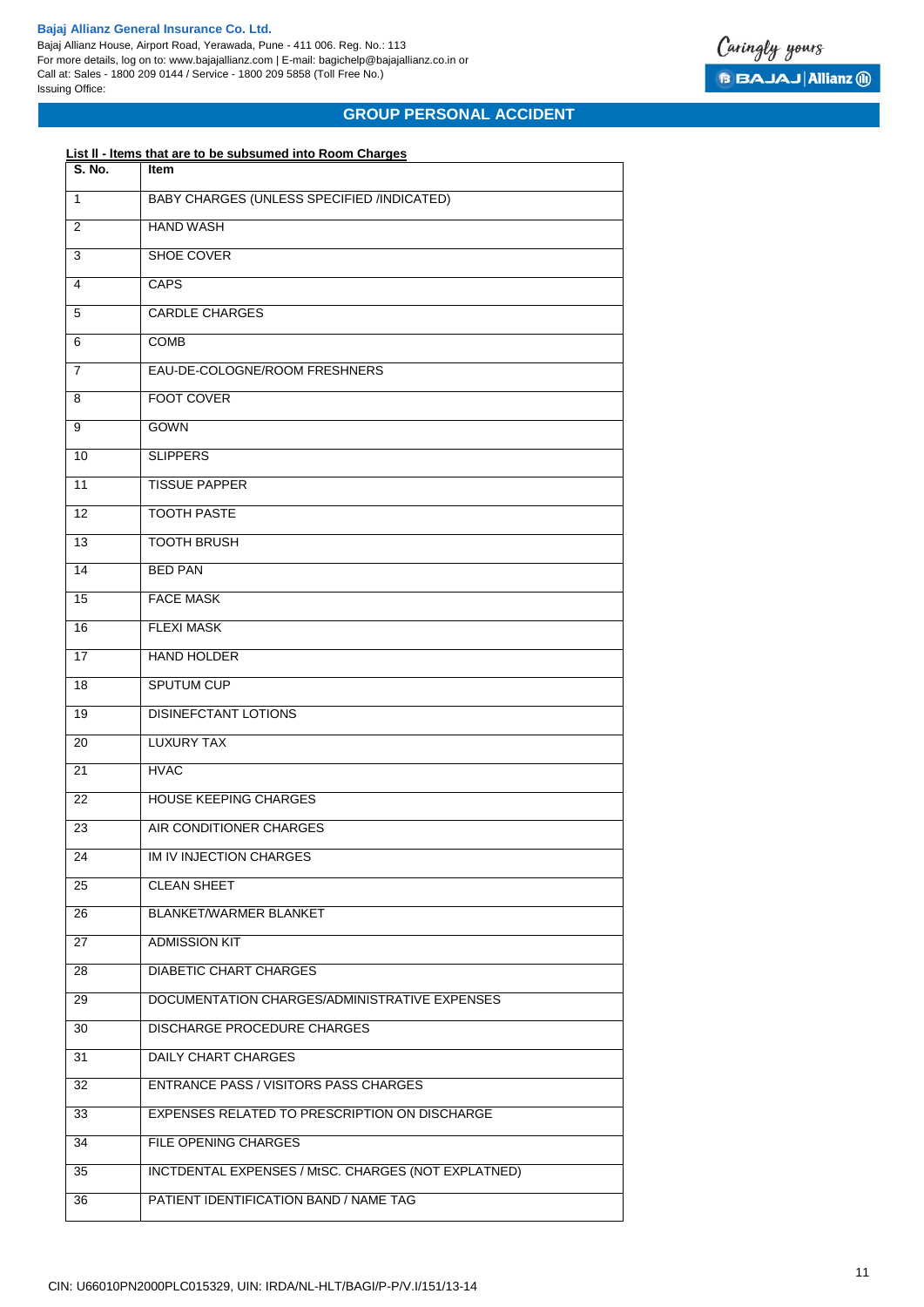Bajaj Allianz House, Airport Road, Yerawada, Pune - 411 006. Reg. No.: 113 For more details, log on to: www.bajajallianz.com | E-mail: bagichelp@bajajallianz.co.in or Call at: Sales - 1800 209 0144 / Service - 1800 209 5858 (Toll Free No.) Issuing Office:



# **GROUP PERSONAL ACCIDENT**

PULSEOXYMETER CHARGES

| List III- Items that are to be subsumed into Procedure Charges |                                                    |  |
|----------------------------------------------------------------|----------------------------------------------------|--|
| S. No.                                                         | <b>Item</b>                                        |  |
| $\mathbf{1}$                                                   | HAIR REMOVAL CREAM                                 |  |
| 2                                                              | DISPOSABLES RAZORS CHARGES (for site preparations) |  |
| 3                                                              | <b>EYE PAD</b>                                     |  |
| 4                                                              | <b>EYE SHEILD</b>                                  |  |
| 5                                                              | <b>CAMERA COVER</b>                                |  |
| 6                                                              | <b>DVD, CD CHARGES</b>                             |  |
| $\overline{7}$                                                 | <b>GAUSE SOFT</b>                                  |  |
| 8                                                              | <b>GAUZE</b>                                       |  |
| 9                                                              | WARD AND THEATRE BOOKING CHARGES                   |  |
| 10                                                             | ARTHROSCOPE AND ENDOSCOPY INSTRUMENTS              |  |
| 11                                                             | MICROSCOPE COVER                                   |  |
| 12                                                             | SURGICAL BLADES, HARMONICSCALPEL, SHAVER           |  |
| 13                                                             | <b>SURGICAL DRILL</b>                              |  |
| 14                                                             | <b>EYE KIT</b>                                     |  |
| 15                                                             | <b>EYE DRAPE</b>                                   |  |
| 16                                                             | <b>X-RAY FILM</b>                                  |  |
| 17                                                             | <b>BOYLES APPARATUS CHARGES</b>                    |  |
| 18                                                             | <b>COTTON</b>                                      |  |
| 19                                                             | <b>COTTON BANDAGE</b>                              |  |
| 20                                                             | <b>SURGICAL TAPE</b>                               |  |
| 21                                                             | <b>APRON</b>                                       |  |
| 22                                                             | <b>TORNIQUET</b>                                   |  |
| 23                                                             | ORTHOBUNDLE, GYNAEC BUNDLE                         |  |
|                                                                |                                                    |  |

#### **List lV - ltems that are to be subsumed into costs of treatment**

| <b>S. No.</b>  | <b>Item</b>                                                    |
|----------------|----------------------------------------------------------------|
| 1              | ADMISSION/REGISTRATION CHARGES                                 |
| 2              | HOSPITALIZATION FOR EVALUATION/DIAGNOSTIC PURPOSE              |
| 3              | URINE CONTAINER                                                |
| 4              | BLOOD RESERVATION CHARGES AND ANTE NATAL BOOKING CHARGES       |
| 5              | <b>BIPAP MACHINE</b>                                           |
| 6              | CPAP/CAPD EQUIPMENTS                                           |
| $\overline{7}$ | <b>INFUSION PUMP-COST</b>                                      |
| 8              | HYDROGEN PERPOXIDE\SPIRIT\DISINFECTION ETC                     |
| 9              | NUTTRITION PLANNING CHARGES - DIETICIAN CHARGES - DIET CHARGES |
| 10             | <b>HIV KIT</b>                                                 |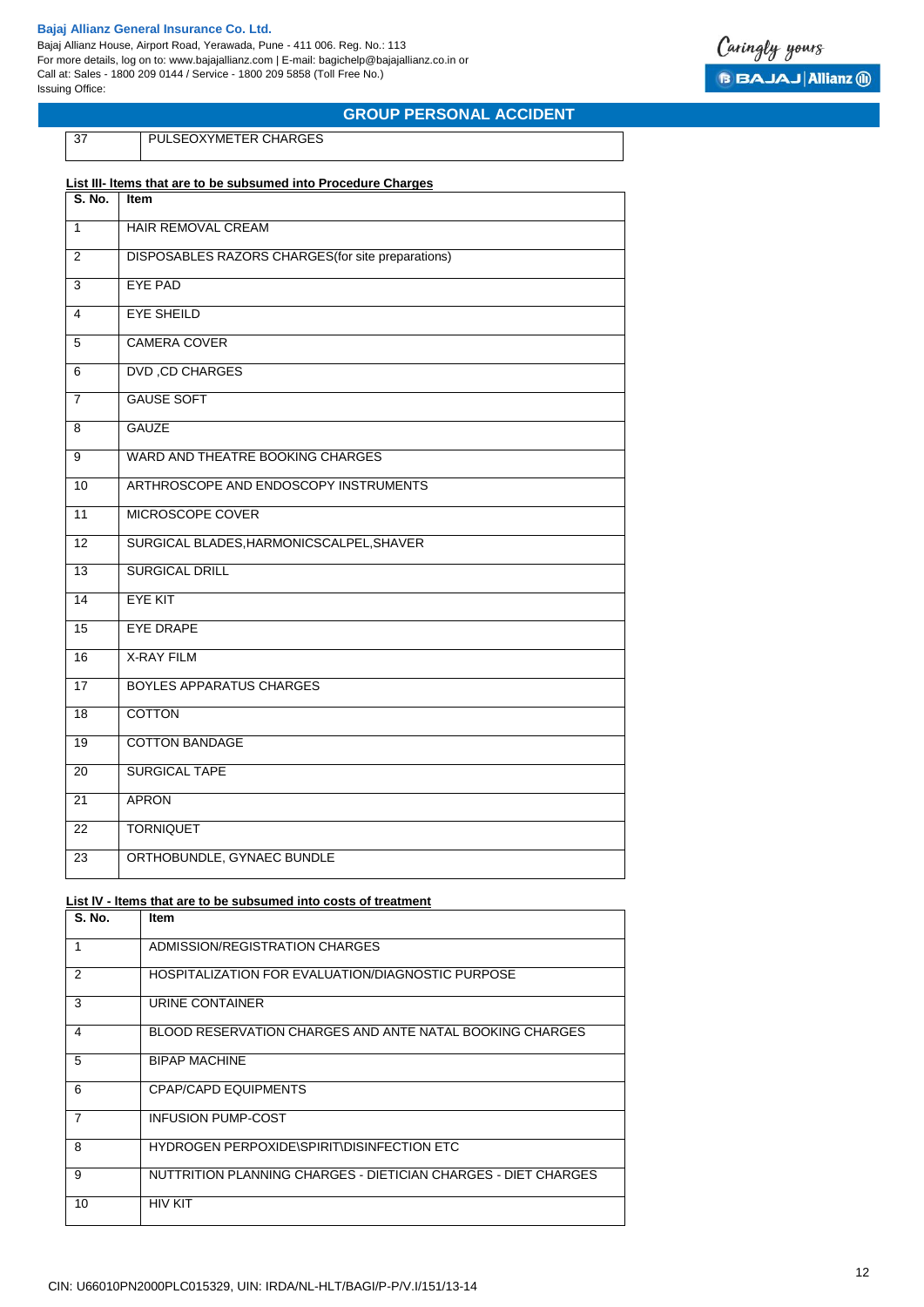Bajaj Allianz House, Airport Road, Yerawada, Pune - 411 006. Reg. No.: 113 For more details, log on to: www.bajajallianz.com | E-mail: bagichelp@bajajallianz.co.in or Call at: Sales - 1800 209 0144 / Service - 1800 209 5858 (Toll Free No.) Issuing Office:

# **GROUP PERSONAL ACCIDENT**

| 11 | ANTISEPTIC MOUTHWASH               |
|----|------------------------------------|
| 12 | <b>LOZENGES</b>                    |
| 13 | <b>MOUTH PAINT</b>                 |
| 14 | <b>VACCINATION CHARGES</b>         |
| 15 | ALCOHOL SWABES                     |
| 16 | <b>SCRUB SOLUTION / STERILLIUM</b> |
| 17 | <b>GLUCOMETER &amp; STRIPS</b>     |
| 18 | URINE BAG                          |

# **Annexure II**

**Contact details of the Ombudsman offices**

| <b>Office Details</b>                                                                                                                                                                                                                                                                             | <b>Jurisdiction of Office</b><br><b>Union Territory, District)</b>                                                                                           |
|---------------------------------------------------------------------------------------------------------------------------------------------------------------------------------------------------------------------------------------------------------------------------------------------------|--------------------------------------------------------------------------------------------------------------------------------------------------------------|
| <b>AHMEDABAD -</b><br>Insurance Ombudsman<br>Office of the Insurance Ombudsman,<br>Jeevan Prakash Building, 6th floor,<br>Tilak Marg, Relief Road,<br>AHMEDABAD - 380 001.<br>Tel.: 079 - 25501201/02/05/06<br>Email: bimalokpal.ahmedabad@cioins.co.in                                           | Gujarat, Dadra & Nagar Haveli, Daman and Diu                                                                                                                 |
| <b>BENGALURU -</b><br>Insurance Ombudsman<br>Office of the Insurance Ombudsman,<br>Jeevan Soudha Building, PID No. 57-27-N-19<br>Ground Floor, 19/19, 24th Main Road,<br>JP Nagar, Ist Phase, Bengaluru - 560 078.<br>Tel.: 080 - 26652048 / 26652049<br>Email: bimalokpal.bengaluru@cioins.co.in | Karnataka.                                                                                                                                                   |
| <b>BHOPAL-</b><br>Insurance Ombudsman<br>Office of the Insurance Ombudsman,<br>Janak Vihar Complex, 2nd Floor,<br>6, Malviya Nagar, Opp. Airtel Office,<br>Near New Market, Bhopal - 462 003.<br>Tel.: 0755 - 2769201 / 2769202<br>Email: bimalokpal.bhopal@cioins.co.in                          | Madhya Pradesh<br>Chattisgarh.                                                                                                                               |
| <b>BHUBANESHWAR-</b><br>Insurance Ombudsman<br>Office of the Insurance Ombudsman,<br>62, Forest park,<br>Bhubaneswar - 751 009.<br>Tel.: 0674 - 2596461 /2596455<br>Email: bimalokpal.bhubaneswar@cioins.co.in                                                                                    | Orissa.                                                                                                                                                      |
| <b>CHANDIGARH -</b><br>Insurance Ombudsman<br>Office of the Insurance Ombudsman,<br>S.C.O. No. 101, 102 & 103, 2nd Floor,<br>Batra Building, Sector 17 - D,<br>Chandigarh $-160017$ .                                                                                                             | Punjab, Haryana (excluding Gurugram, Faridabad, Sonepat and<br>Bahadurgarh), Himachal Pradesh, Union Territories of Jammu &<br>Kashmir, Ladakh & Chandigarh. |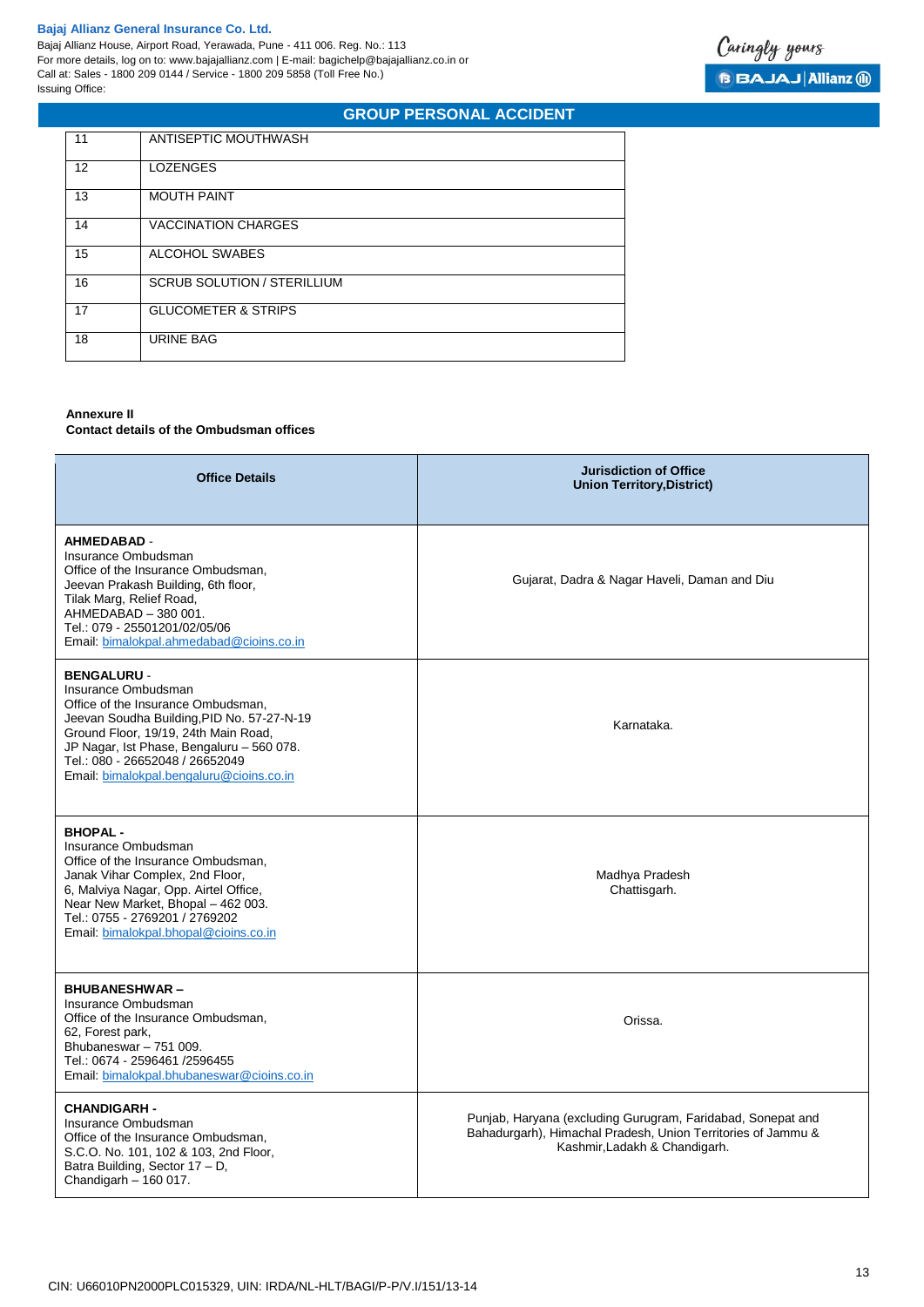Bajaj Allianz House, Airport Road, Yerawada, Pune - 411 006. Reg. No.: 113 For more details, log on to: www.bajajallianz.com | E-mail: bagichelp@bajajallianz.co.in or Call at: Sales - 1800 209 0144 / Service - 1800 209 5858 (Toll Free No.) Issuing Office:



# **GROUP PERSONAL ACCIDENT**

| <b>Office Details</b>                                                                                                                                                                                                                                                            | <b>Jurisdiction of Office</b><br><b>Union Territory, District)</b>                      |
|----------------------------------------------------------------------------------------------------------------------------------------------------------------------------------------------------------------------------------------------------------------------------------|-----------------------------------------------------------------------------------------|
| Tel.: 0172 - 2706196 / 2706468<br>Email: bimalokpal.chandigarh@cioins.co.in                                                                                                                                                                                                      |                                                                                         |
| <b>CHENNAI-</b><br>Insurance Ombudsman<br>Office of the Insurance Ombudsman,<br>Fatima Akhtar Court, 4th Floor, 453,<br>Anna Salai, Teynampet,<br>CHENNAI - 600 018.<br>Tel.: 044 - 24333668 / 24335284<br>Email: bimalokpal.chennai@cioins.co.in                                | Tamil Nadu, PuducherryTown and Karaikal (which are part of Puducherry)                  |
| DELHI-<br>Insurance Ombudsman<br>Office of the Insurance Ombudsman,<br>2/2 A, Universal Insurance Building,<br>Asaf Ali Road,<br>New Delhi - 110 002.<br>Tel.: 011 - 23232481/23213504<br>Email: bimalokpal.delhi@cioins.co.in                                                   | Delhi & following Districts of Haryana - Gurugram, Faridabad, Sonepat &<br>Bahadurgarh. |
| <b>GUWAHATI-</b><br>Insurance Ombudsman<br>Office of the Insurance Ombudsman,<br>Jeevan Nivesh, 5th Floor,<br>Nr. Panbazar over bridge, S.S. Road,<br>Guwahati - 781001(ASSAM).<br>Tel.: 0361 - 2632204 / 2602205<br>Email: bimalokpal.guwahati@cioins.co.in                     | Assam, Meghalaya, Manipur, Mizoram, Arunachal Pradesh, Nagaland and<br>Tripura.         |
| <b>HYDERABAD-</b><br>Insurance Ombudsman<br>Office of the Insurance Ombudsman,<br>6-2-46, 1st floor, "Moin Court",<br>Lane Opp. Saleem Function Palace,<br>A. C. Guards, Lakdi-Ka-Pool, Hyderabad - 500 004.<br>Tel.: 040 - 23312122<br>Email: bimalokpal.hyderabad@cioins.co.in | Andhra Pradesh, Telangana, Yanam and part of Union Territory of<br>Puducherry.          |
| <b>JAIPUR -</b><br>Insurance Ombudsman<br>Office of the Insurance Ombudsman,<br>Jeevan Nidhi - Il Bldg., Gr. Floor,<br>Bhawani Singh Marg,<br>Jaipur - 302 005.<br>Tel.: 0141 - 2740363<br>Email: bimalokpal.jaipur@cioins.co.in                                                 | Rajasthan.                                                                              |
| <b>ERNAKULAM-</b><br>Insurance Ombudsman<br>Office of the Insurance Ombudsman,<br>2nd Floor, Pulinat Bldg.,<br>Opp. Cochin Shipyard, M. G. Road,<br>Ernakulam - 682 015.<br>Tel.: 0484 - 2358759 / 2359338<br>Email: bimalokpal.ernakulam@cioins.co.in                           | Kerala, Lakshadweep, Mahe-a part of Union Territory of Puducherry.                      |
| KOLKATA -<br>Insurance Ombudsman<br>Office of the Insurance Ombudsman,                                                                                                                                                                                                           | West Bengal, Sikkim, Andaman & Nicobar Islands.                                         |